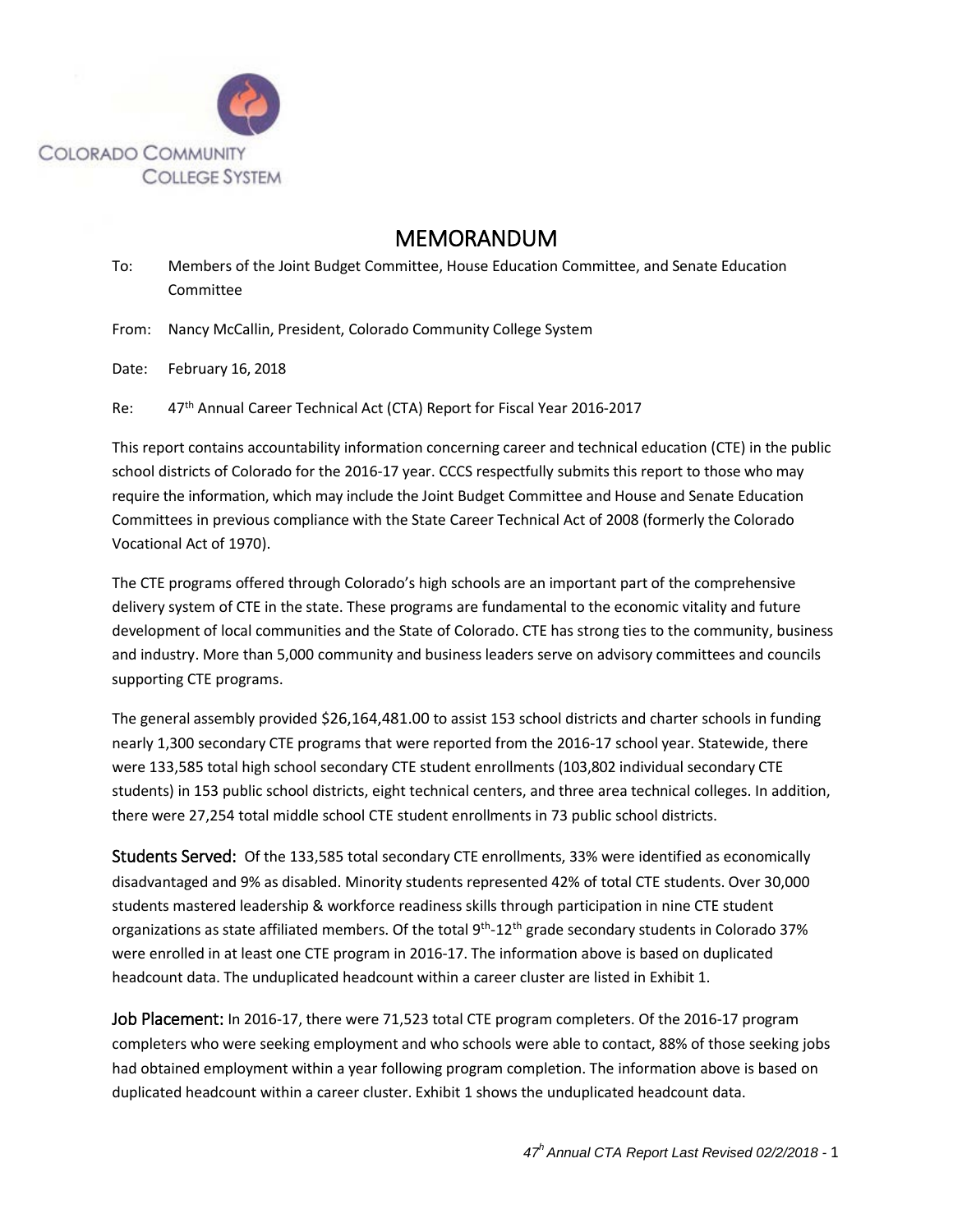Colorado's Investment in CTE: Over the last 40+ years, appropriations for the Career Technical Act have dropped in proportion to the dramatic increase of the actual cost of CTE programs. In 1971-72, the General Assembly provided just over 58 percent of the actual cost of CTE programs (Actual cost: \$11.16 million, state funding: \$6.5 million). In 2016-17, the General Assembly provided 22% of the actual cost of CTE programs. (Actual cost from FY16 reported expenses: \$116,520,500, state funding: \$26,164,481).

Colorado Career Clusters & Pathways**:** With the passage of the reauthorization of the federal Perkins Act in 2006, Colorado updated its CTE program areas to reflect the national movement toward Career Clusters and Career Pathways. Colorado grouped the Career Clusters into 6 Industry Sectors that reflect the unique economy of Colorado.

Colorado CTE is designed to help students, young and experienced, choose a career path, pick the learning needed, build the right skills and knowledge, and get into a great job in a field they will love. CTE programs are organized around 17 Career Clusters and 82 Career Pathways opening opportunities for all students to pursue their passion.

Additionally, CCCS approves special programs for at-risk students called Alternative Cooperative Education (ACE) programs. A few CTE programs, called Multi- Occupational programs, are for small high schools that do not have sufficient enrollment to justify specialized CTE programs.

Exhibit 1 depicts unduplicated secondary headcount data within each cluster. A student may count in multiple clusters because he/she takes a CTE course in various clusters in an academic year. Many students choose to take more than one CTE class each year and when all of the 2016-17 students are counted within each class, enrollment is at 133,585. When duplication across and within clusters is removed from the data, there were 103,802 individual secondary students enrolled.

Including administrative costs for districts, Colorado spent over \$116 million educating secondary and middle students in CTE programs. This breaks down to an average cost per student FTE of \$7342 for the 2016-17 year.<sup>1</sup> CTA funding helps to offset one quarter (\$26 million) of the cost of these important programs. This investment helps Colorado maintain high-quality career and technical education programs that produce workers who are ready for high-skill careers.